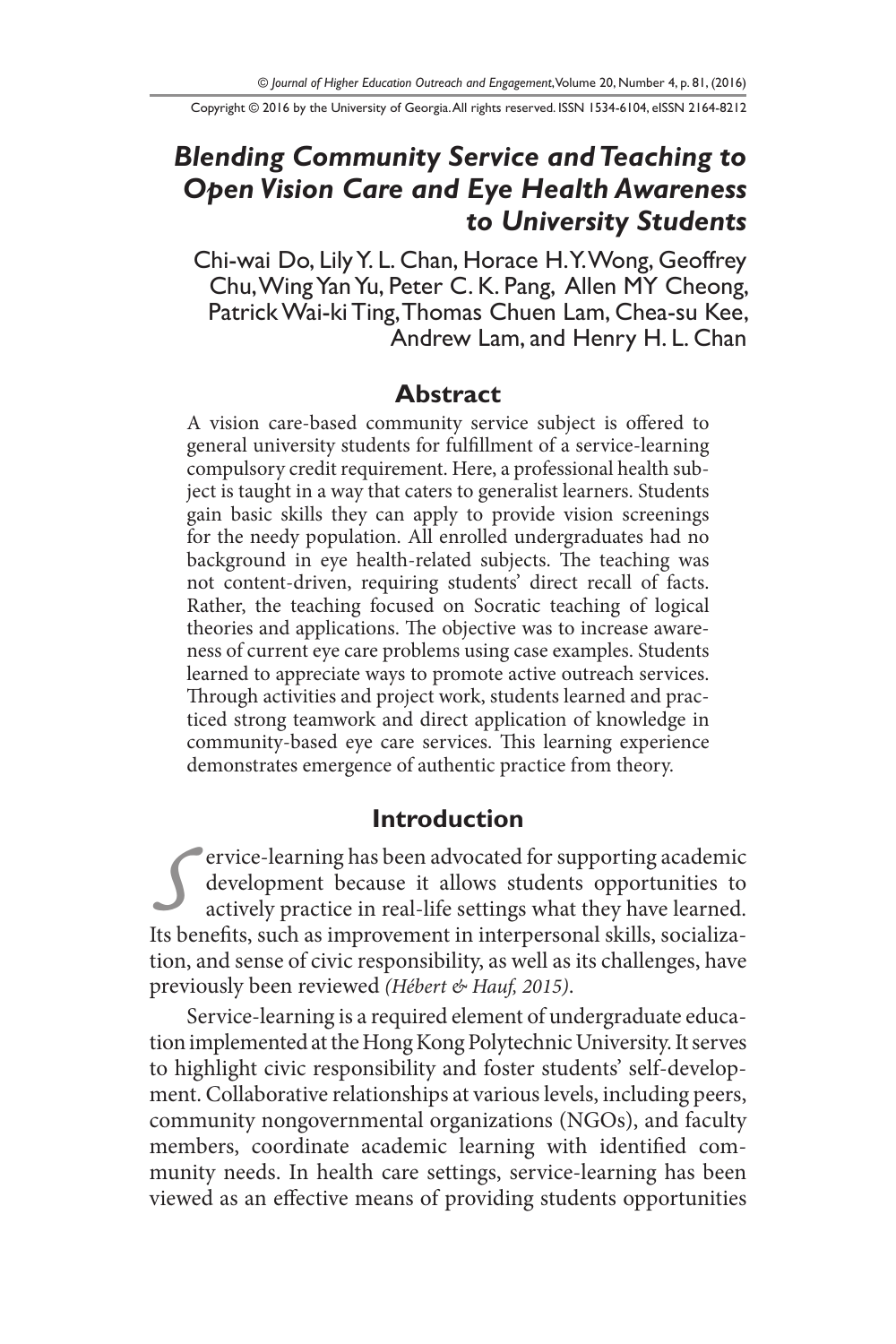to work with community partners and experience interdisciplinary collaborations.

Interprofessional service-learning has mainly focused on the contributions of various health care professionals in meeting health-related challenges. Current evidence supporting the effectiveness of interprofessional engagements is limited, with most data reflecting certain health care professions. A review by Hammick, Freeth, Koppel, Reeves, and Barr *(2007)*, for example, identified nursing with medical participants as an instance of students perceiving their learning experience positively. Their prime outcomes measure focuses on teamwork, with a limited number of studies that were actually conducted under real clinical settings. It has also been noted that there is a lack of reliable assessment tools in teamwork competency due to limitations in assessment platforms, validity measures, and trained observers, among other factors *(Havyer et al., 2016)*. Nonetheless, interprofessional collaboration has now emerged in many health education settings to reflect the importance of teamwork in professional education.

In 2014, we introduced a new subject intended to further interprofessional learning through on-site face-to-face interaction using online and traditional lecture-based coursework relevant to eye care. Here, we will report how a health profession discipline is incorporating service-learning for nonmajor students, including its effects on self-reported perception of providing organized vision screenings for the needy population.

## **Eye Care Needs in the Community**

Eye diseases and visual disorders occur across all age groups and are major public health problems evident within our community. According to the World Health Organization Vision 2020 report *(2006)*, it is estimated that the number of blind people will double by 2020. Three key strategies are advocated by the Prevention of Blindness, Vision 2020: The Right to Sight Southeast Asian Regionals: (1) increase awareness, (2) partner with organizations, and (3) develop adequate human resources *(Ackland 2012; McGavin 1999)*. Although eye care professionals such as optometrists are trained to help detect and treat eye health and visual disorders, the public often does not understand the importance of keeping abreast of eye health awareness and prevention practices from these service providers. Barriers include lack of knowledge, lack of access, and lack of financial resources.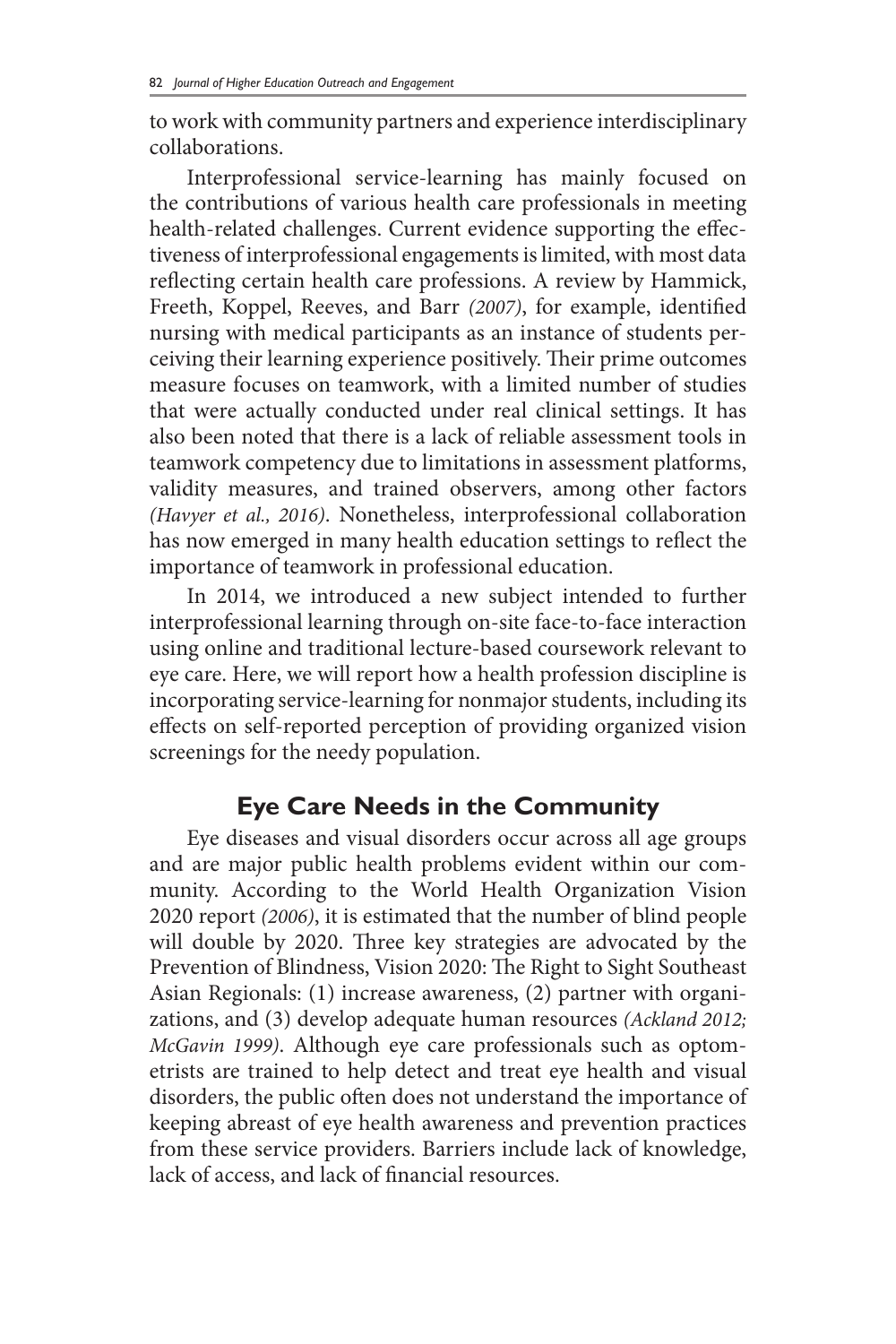### **Intervention by Education**

### **Creation of Interdisciplinary Service-Learning Subject in Eye Care**

In our traditional program, optometry students have been involved with community and public health education promoting eye wellness and delivering vision screening work. For the interdisciplinary service-learning subject, however, students from different disciplines fulfill a credit-bearing service-learning requirement of their choice from more than 25 subjects offered at the university. In this course, they learn basic concepts in a professional health subject while studying their own curriculum (Table 1). The students then provide outreach services by participating in team projects relating to vision screenings with our optometric student body group. Through this activity, they serve the community while practicing collaborative bridging on site, acting as an interprofessional team to serve the needy.

| Subject name                       | Learning Through Providing Eye Care and Vision Health to<br>the Community |                                                                                                                                              |                                                                                                                                                                    |                   |  |
|------------------------------------|---------------------------------------------------------------------------|----------------------------------------------------------------------------------------------------------------------------------------------|--------------------------------------------------------------------------------------------------------------------------------------------------------------------|-------------------|--|
| Subject duration<br>Class size per | 2 Semesters<br>120 students                                               |                                                                                                                                              | Year started<br>Group project size                                                                                                                                 | 2014<br>$10 - 15$ |  |
| semester                           |                                                                           |                                                                                                                                              |                                                                                                                                                                    |                   |  |
| <b>Learning outcomes</b>           | ٠                                                                         | community                                                                                                                                    | Understand the major eye-related health issues/con-<br>cerns and their impact on the underprivileged in the                                                        |                   |  |
|                                    |                                                                           |                                                                                                                                              | Plan, organize, and conduct vision screening project(s)<br>in collaboration with community organizations (e.g.,<br>nongovernmental organization or charity bodies) |                   |  |
|                                    |                                                                           | diversity, and active citizenship                                                                                                            | Appreciate the value of social responsibility, cultural                                                                                                            |                   |  |
|                                    |                                                                           |                                                                                                                                              | Work effectively in teams to solve problems encoun-<br>tered in planning and delivering the service                                                                |                   |  |
|                                    |                                                                           | Communicate effectively with clients and other<br>stakeholders                                                                               |                                                                                                                                                                    |                   |  |
|                                    |                                                                           | citizen                                                                                                                                      | Demonstrate empathy for people in need and reflect<br>on their roles and responsibilities as a responsible                                                         |                   |  |
| Number of beneficiaries<br>served  |                                                                           | 16,000 (schoolchildren: 56%, special needs: 4%, low-<br>income families: 2%, ethnic minorities: 1%, physically<br>disabled: 4%, others: 14%) |                                                                                                                                                                    |                   |  |

**Table 1:** *Overview of Program Details*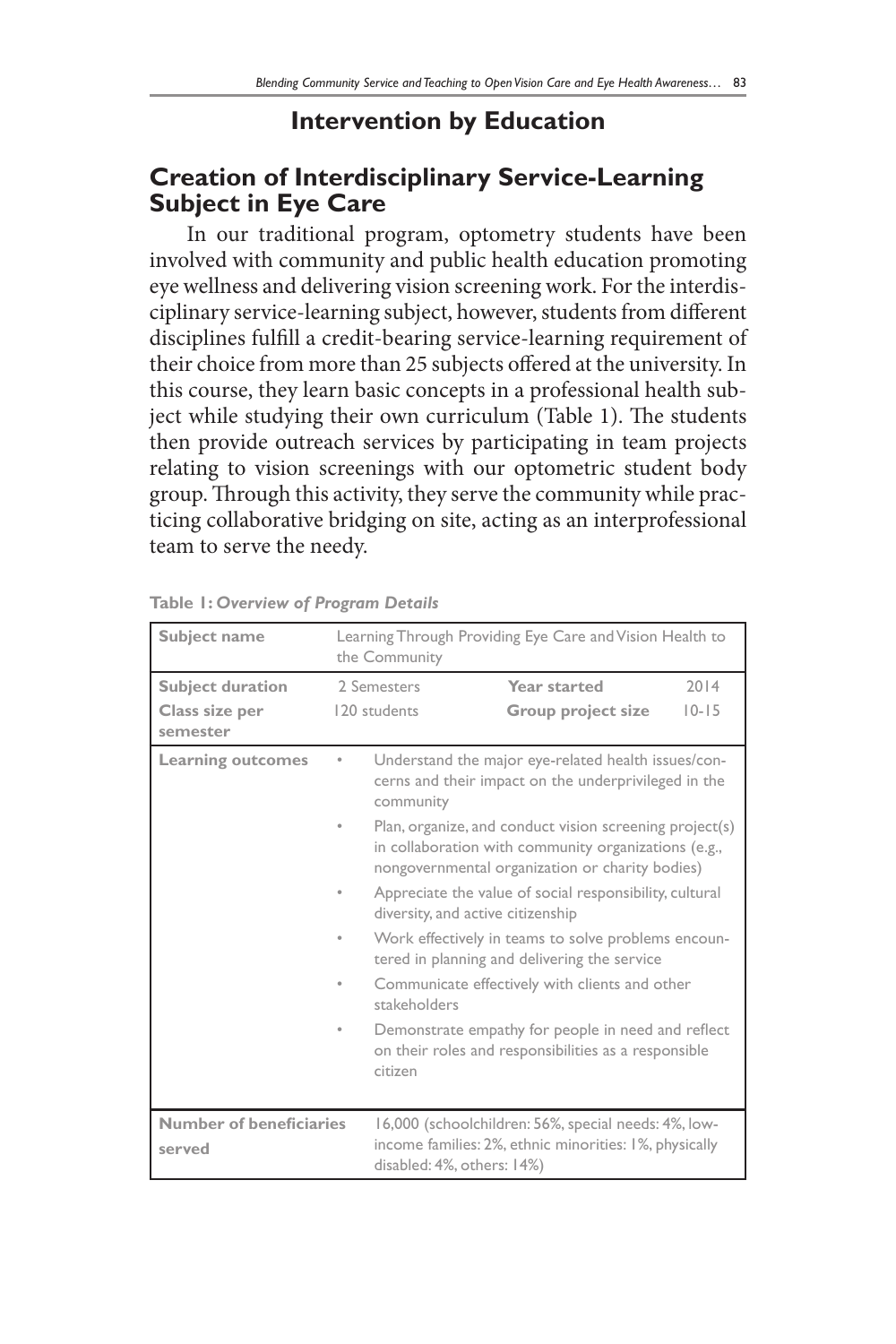|  |  |  |  |  |  | 84 Journal of Higher Education Outreach and Engagement |
|--|--|--|--|--|--|--------------------------------------------------------|
|--|--|--|--|--|--|--------------------------------------------------------|

| <b>Countries served</b>                                               | SE Asia (Cambodia, Vietnam; 13%), Mainland China<br>(31%), Hong Kong (56%)                                                                                                                                                                                                                                                                                                                                                                                                                                                                                                               |  |
|-----------------------------------------------------------------------|------------------------------------------------------------------------------------------------------------------------------------------------------------------------------------------------------------------------------------------------------------------------------------------------------------------------------------------------------------------------------------------------------------------------------------------------------------------------------------------------------------------------------------------------------------------------------------------|--|
| Student's self-ratings<br>from a sample semester<br>survey $(n = 97)$ | 60.8% reported that they took this subject in<br>$\circ$<br>order to fulfill their graduation requirements.<br>71.1% reported that they took this subject<br>۰<br>because they were very interested in this ser-<br>vice-learning subject.<br>62.9% reported that they found the service<br>$\circ$<br>performed closely related to their majors.<br>90.7% reported that they benefited a lot from<br>۰<br>their interaction with their instructors, TAs, and<br>other students in class.<br>91.8% reported that overall, they found the<br>۰<br>experience highly useful and rewarding. |  |

The purpose of this subject was to offer an introductorylevel course that would provide students early opportunities for on-site multidiscipline collaboration. The goal was to promote and encourage a mosaic-learning environment and create unique experiences to help prepare students to engage in team learning, as well as public health services. A class could include students majoring in fields such as arts, applied sciences and textiles, business, construction and environment, engineering, health and social sciences, humanities, design, or hotel and tourism. Through this approach, we aim to encourage students among various disciplines to acquire a lifelong knowledge base about potentially debilitating eye conditions that can affect people of various ages and population segments. Eventually, program participants will be able to serve as information sources for their peers as they enter the workforce.

## **Teaching Model and Service Planning Model (Blended Teaching Means)**

Throughout lecture-based teaching, project preparation, and planning and execution of outreach activities, students learn how their actions can have a positive impact on the public, focusing their attention on community service to build their awareness of it. In this subject, course content and instructions are delivered through computer-based and on-site activities in addition to traditional teaching (formal lecture with discussion). We hypothesized that learning about and witnessing of real-life cases will improve students' awareness and concern for others. Through providing timely and appropriate eye care services to underprivileged groups, students will gain a better understanding of community health needs.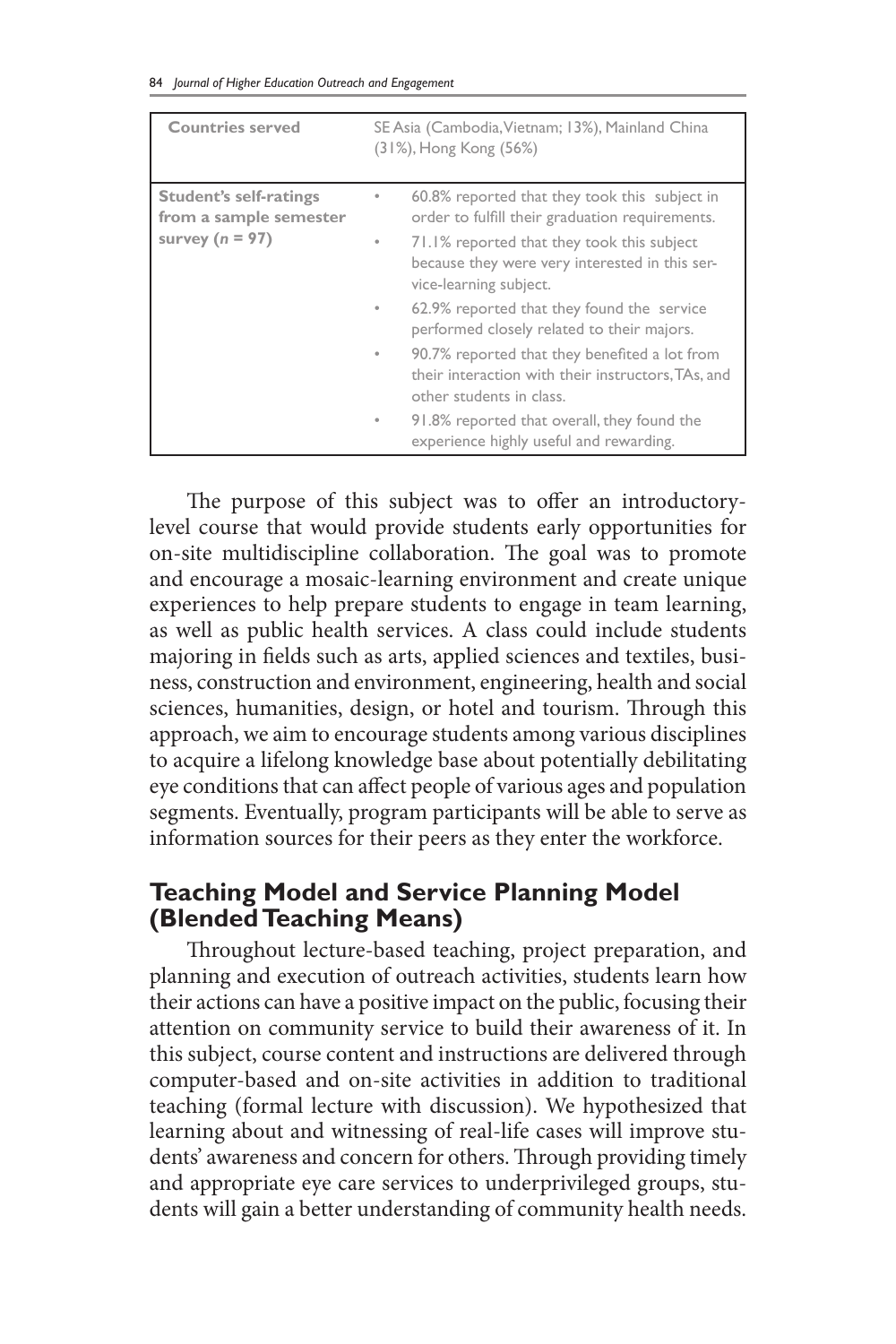#### **Training and Evaluation of Students' Competencies in a Team**

Our introductory training consisted of phases from didactic lectures to skills laboratories as we aimed to bridge basic knowledge with application. First, students participated in an online learning module assignment utilizing study materials on service-learning goals and reflection prior to focused-topic lecture-based teaching. Next, our focus shifted to preparing individual students for quality service provision. Through hands-on laboratory teaching, students learned about basic vision screening procedures covered in class. Concepts assessments were then conducted using a procedures competency examination and a multiple-choice test format with immediate assessment. Section tutorials took place in a small group setting with supervisors in attendance to address any misconceptions that arose. To address and promote a team approach in serving the community, the group solved problems based on vision and eye health concepts presented and learned in class. With continuous feedback from supervisors, peers, and collaborating partner organizations, students practiced group productivity while constantly giving and receiving feedback from various sources. Each group understood their responsibilities, and every member of each group had a role (whether individually or overlapping) to serve their team. The quality assurance of vision screenings conducted had been under the direct supervision of optometric professionals who served as gatekeepers for proper referrals. Finally, as an added evaluation of learning outcomes, the use of reflective writing assignments helped students improve their learning and address their outlook or changes in attitude and behavior toward various concepts. Self-reported reflections indicate that students obtained a sense of civic values and appreciation of the importance of teamwork through these multiprofessional group projects (Table 2).

| <b>Student</b><br>Major   | Project                                          | <b>Sample Outcomes Reflection</b>                                                                                                                                                                                                                                                                                                                                                                                                                                                          |
|---------------------------|--------------------------------------------------|--------------------------------------------------------------------------------------------------------------------------------------------------------------------------------------------------------------------------------------------------------------------------------------------------------------------------------------------------------------------------------------------------------------------------------------------------------------------------------------------|
| Biomedical<br>Enginerring | Elderly residing<br>in local senior<br>residence | "I not only learnt about vision health or practical eye<br>examining skills, but also enhanced my interpersonal<br>communication skills I had more chances to<br>interact with different groups of people including<br>under privileged elderly, social workers I listened<br>to their stories from the elderly, and when I worked<br>with the social workers, I learnt to work more sys-<br>tematically I hope I can also contribute to com-<br>munity using my knowledge in the future." |

**Table 2.** *Compilations on Sample Reflective Writing From Students*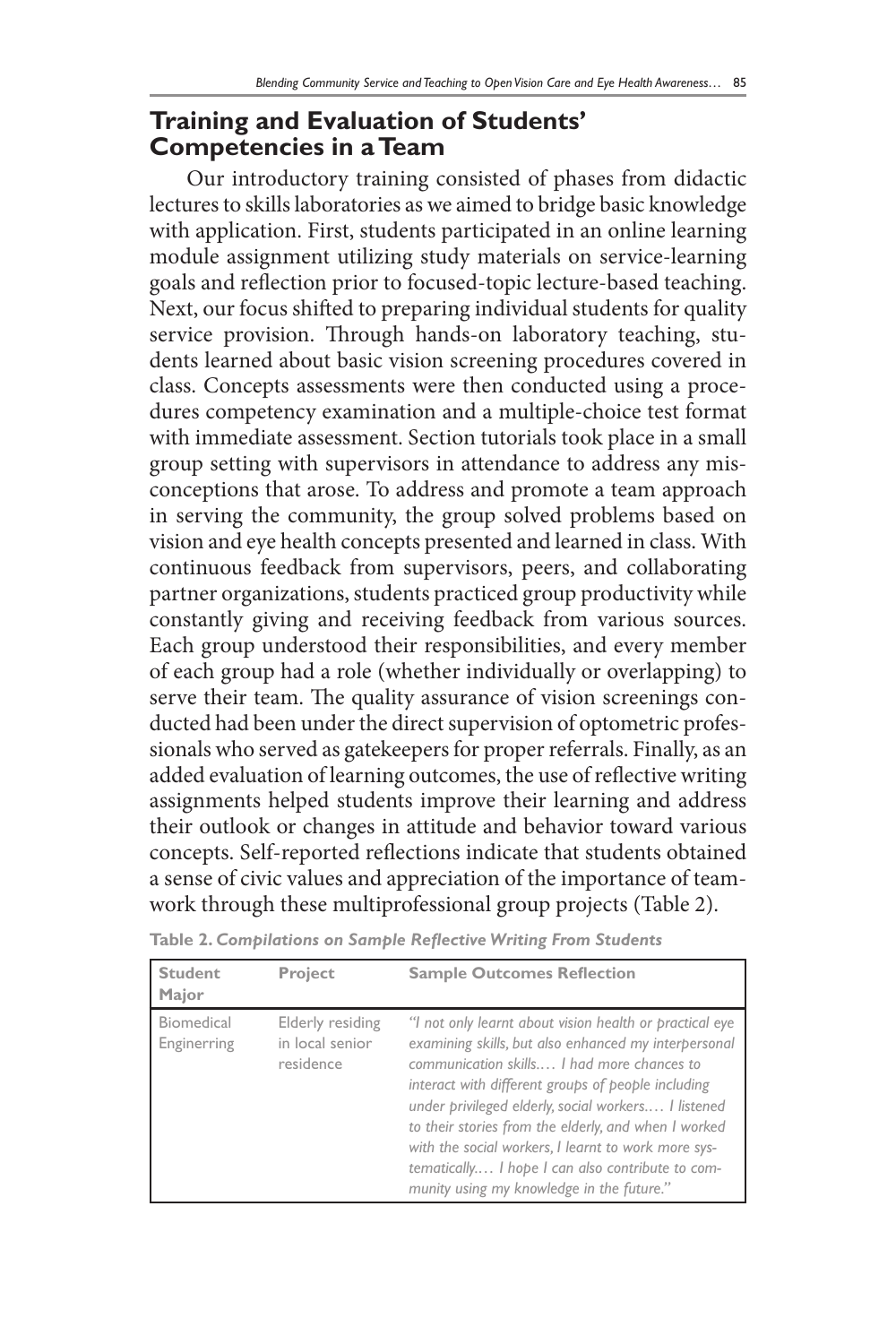|  |  |  |  |  |  | 86 Journal of Higher Education Outreach and Engagement |
|--|--|--|--|--|--|--------------------------------------------------------|
|--|--|--|--|--|--|--------------------------------------------------------|

| Accounting &<br>Finance                      | Schoolchildren<br>in Mainland<br>China | "Previously, I think that community service is<br>'uneconomical' as I cannot earn money from it, but<br>after joining this project, I realize that serving the<br>community will not only help people who are less<br>affluent than us, but improving ourselves I sin-<br>cerely believed that the children have saved me and<br>helped me to combat my pessimism, which is out of<br>my expectation."                                        |
|----------------------------------------------|----------------------------------------|-----------------------------------------------------------------------------------------------------------------------------------------------------------------------------------------------------------------------------------------------------------------------------------------------------------------------------------------------------------------------------------------------------------------------------------------------|
| Electronic and<br>Information<br>Engineering | Adults with<br>special needs           | "This experience about vision screening not only<br>taught me about eyes and optometric skills, but also<br>gave us a chance to understand what happened<br>about the minority in our society. They needed our<br>care and help to improve their lives in order to<br>live like normal people with a job, relationship and<br>livelihood."                                                                                                    |
| Computing                                    | Hong Kong<br>schoolchildren            | "After this service-learning, I understand actually I<br>have the ability to help the society more. Although I<br>am not a professional optometrist, I can still try my<br>best and work with others and to provide a good<br>service."                                                                                                                                                                                                       |
| Accounting &<br>finance                      | Schoolchildren<br>in Mainland<br>China | " [A]s a future accountant and a business woman<br>Facing people who speak different accents from us<br>requires great adaptability In the future, I will be<br>in an accounting firm dealing with all sorts of people<br>with all kinds of backgrounds. It is of utmost impor-<br>tance for me to learn how to communicate effec-<br>tively with different people. I was satisfied with what<br>I had done and learnt from this experience." |
| Interior design                              | Seniors living<br>alone                | "As an interior design student, I will be more sensi-<br>tive about lighting design for elderly and how to use<br>the spatial arrangement to enhance the living quality<br>of the elderly. Recently, there are many elderlies<br>living alone I hope my future design will enhance<br>the community."                                                                                                                                         |

### **How This Contributes to General Education and University Education of Students Involved**

The current trend in working environments involves teamwork and collaboration. Based on the WHO report *Learning Together to Work Together for Health (1988)*, it has been suggested that efficiency can be improved in the workplace if a team is composed of members with different degrees, knowledge, and skills. When different professions are offered opportunities to learn together, they will work even better together, which ultimately benefits health care services and delivery. To prepare graduates for team-based work, we offered a subject directly related to applications of teamwork. Team-based learning allows us to address these competencies and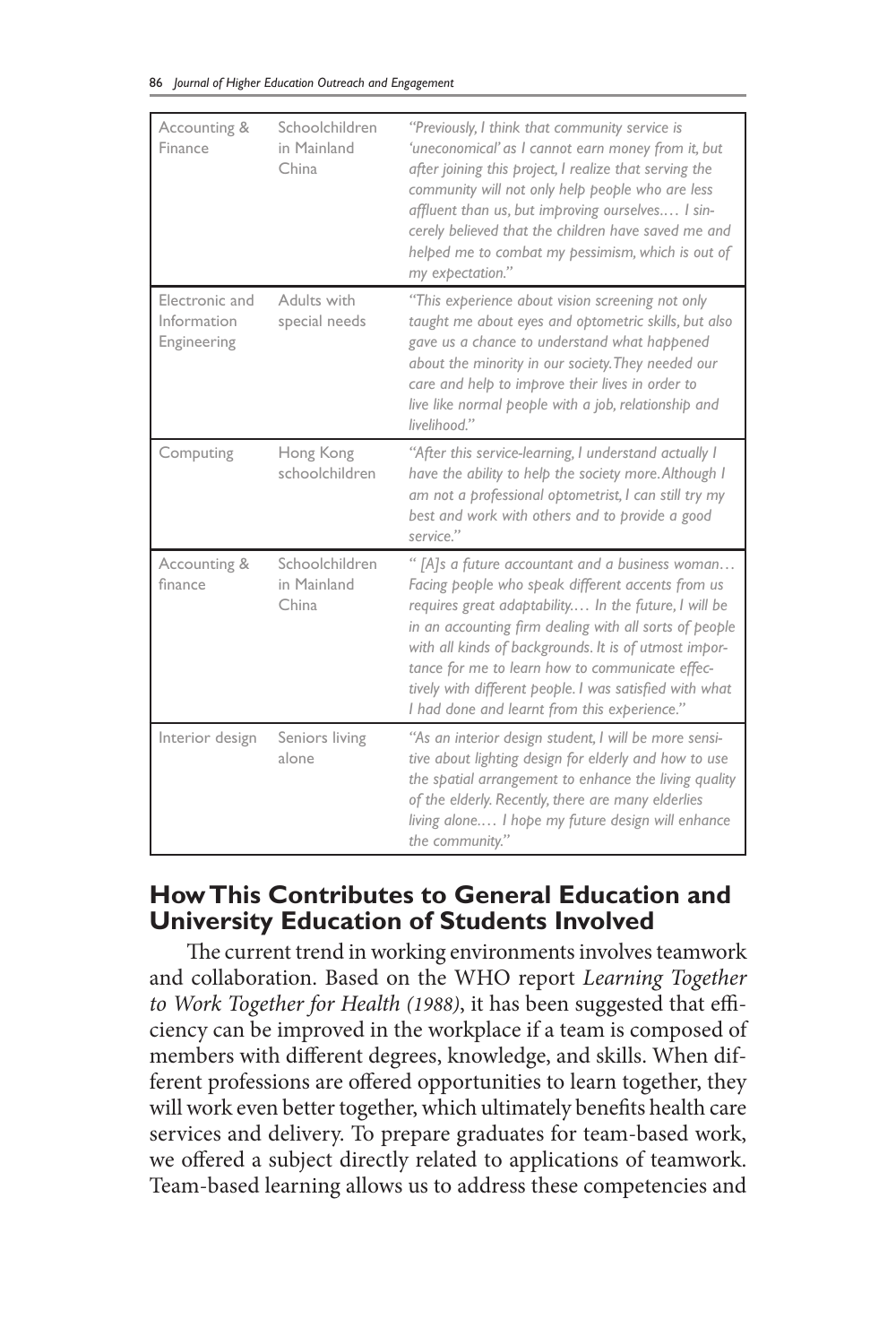to foster students' critical thinking skills and work effectively as a team.

This approach also directly reflects realistic constraints when working in a team setting. For example, student schedules from different disciplines and prior coursework for each student in a group were vastly diverse. With the added time commitment in project design of vision screening activities, more tutorial work hours were needed to ensure preparation details were completely addressed. Students learned to be adaptable in these areas and provided support for their peers when needed. In this work with community partners, students played an early outreach role representing their university. The engagement of non-optometric staff with community partners through service delivery also meant that students needed to learn about flexibility in mindset and communication when interacting with people from different educational backgrounds, age groups, and origins.

### **How Teachers Benefit From Teaching Nonmajor Students**

Because optometry plays an important role in the primary health care system, effective delivery of public health education in this field is critical. One of the most important reasons for optometric public health outreach is to support prevention and early intervention for eye diseases. These goals can best be achieved by broadening awareness and educating the public regarding the importance of community programs to address optometry-related needs and health concerns. It is, however, a difficult message to deliver to our currently young and healthy population who have not yet experienced any major diseases.

We utilized a blended teaching format in order to improve this awareness through different conduits. This subject offered an effective platform for teaching students about the visual consequences of improper eye-related hygiene and other health-related matters. Working with students outside our profession also helped teachers appreciate a layman's perspective and concerns and provided proof of concept regarding the workability of a team approach to solve health care issues relating to primary optometry education. In addition, teachers were able to build student research projects and promote new areas of interest that were introduced by students from different disciplines. In these research projects, students shared their knowledge, thereby efficiently promulgating concepts applicable for vision and eye health care. This utilization of knowl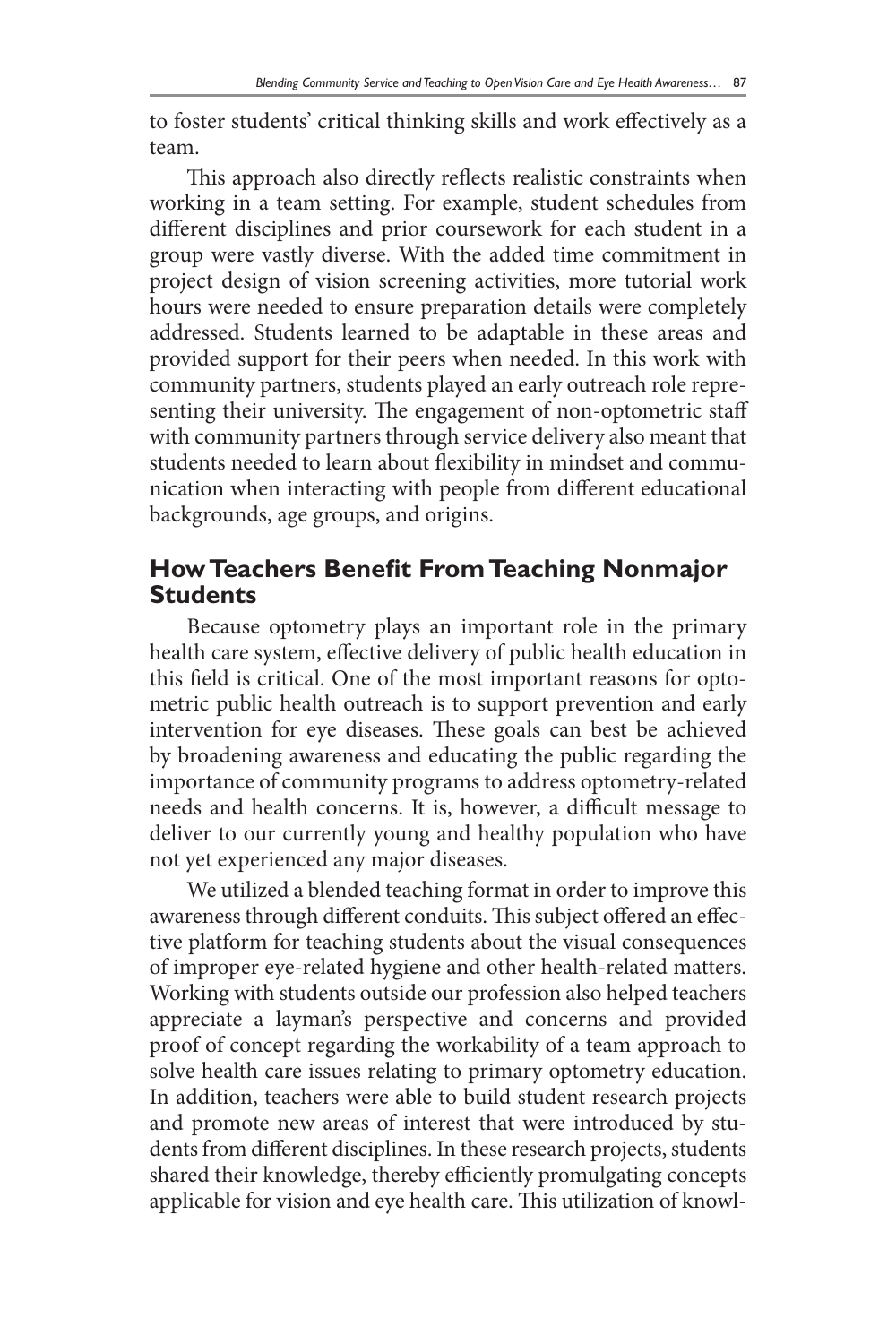edge from multiple sources not only benefits our profession but also widens non-optometry students' scope for applying their own knowledge and skills to the community after graduation, enabling them to implement a lifelong learning approach as responsible citizens to our society.

The development of this education framework needs a concrete measure of whether students benefit from this service-learning. A measurement of its impact value using a pre/post questionnaire methodology is under way.

### **Conclusion**

The subject introduced engages our university students across all disciplines to help provide direct service activities to benefit identified underprivileged communities. We have to emphasize that the subject does not replace a professional health program. Rather, it complements such a program as a supplementary community involvement of students with others. Students learn about adaptability to reflect different views and deal with problems in a collaborative effort. It opens up students' awareness of their own health and concerns. During these experiences, even the most passive students will openly approach their supervisors to discuss health symptoms and ask questions. Learning that takes place through this direct contact with people cannot be replaced. Last but not least, students are drawn from different backgrounds and are joined by optometry majors to provide support to make up a group. We emphasize that the skills nonmajors acquired in this program are not exactly the same as the professional skills taught to optometric students. The group as a whole, however, commits to a passion for service and lifelong benefit in connecting students to the public. This commitment helps build a shared vision that can lead to better communication.

Future research goals for the program include investigating these multiprofessional experiences in local as well as in overseas settings to ascertain students' perception of their learning experiences and cultural understandings.

#### **References**

- Ackland P. (2012). The accomplishments of the global initiative VISION 2020: The Right to Sight and the focus for the next 8 years of the campaign. *Indian Journal of Ophthalmology, 60*(5), 380-6.
- Hammick, M., Freeth, D., Koppel, I., Reeves, S., & Barr, H. (2007). A best evidence systematic review of interprofessional education: BEME Guide no. 9. *Medical Teacher, 29*, 735–751.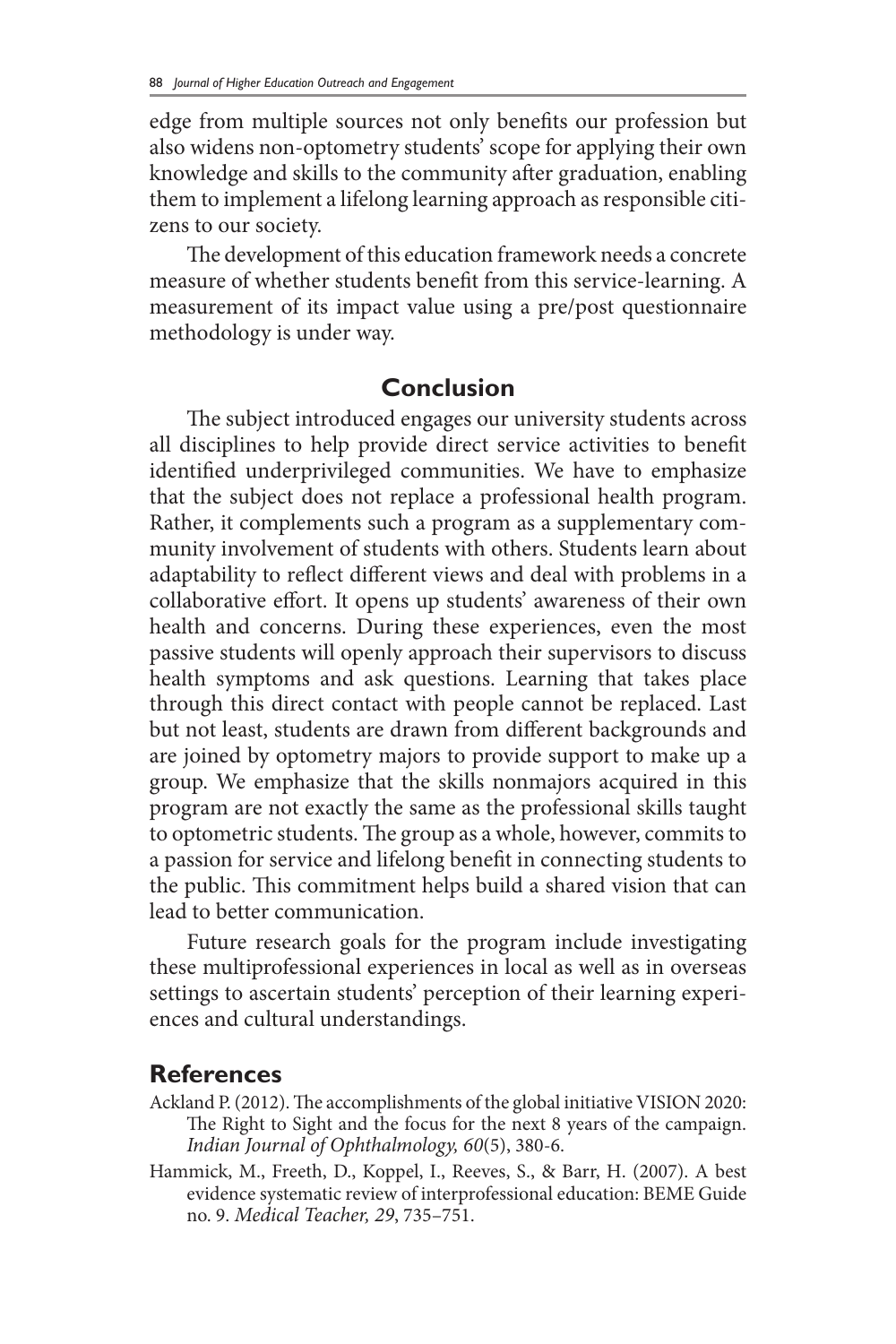- Havyer, R. D., Nelson, D. R., Wingo, M. T., Comfere, N. I., Halvorsen, A. J., McDonald, F. S., & Reed, D. A. (2016). Addressing the interprofessional collaboration competencies of the Association of American Medical Colleges: A systematic review of assessment instruments in undergraduate medical education. *Academic Medicine, 91*(6), 865–888.
- Hébert, H., & Hauf, P. (2015). Student learning through service learning: Effects on academic development, civic responsibility, interpersonal skills and practical skills. *Active Learning in Higher Education, 16*(1), 37–49.
- McGavin, M. (1999). The global initiative for the elimination of avoidable blindness – Vision 2020: The Right to Sight. *Community Eye Health, 12*(30), 32.
- World Health Organization. (1988). *Learning together to work together for health: Report of a WHO study group on multiprofessional education of health personnel: The team approach.* Retrieved from http://www.who. int/iris/handle/10665/37411
- World Health Organization. (2006). *Global initiative for the elimination of avoidable blindness: Action plan 2006–2011*. Retrieved from http:// www.who.int/blindness/Vision2020\_report.pdf

#### **About the Authors**

**Chi-wai Do** is an associate professor in the School of Optometry, the Hong Kong Polytechnic University, Hong Kong. Dr. Do's research interest is the pathophysiology of glaucoma. Dr. Do completed a Ph.D. from the Hong Kong Polytechnic University.

**Lily Y. L. Chan** currently has responsibilities in the areas of service-learning work related to community vision screenings for various population groups at the School of Optometry, the Hong Kong Polytechnic University, Hong Kong. Her research interests include amblyopia, binocular vision, pediatric optometry, diabetic retinopathy, and nutritional health supplements. She earned her doctor of optometry degree (OD) from the Southern California College of Optometry.

**Horace H. Y. Wong** is a clinical optometrist in the School of Optometry, the Hong Kong Polytechnic University, Hong Kong. His clinical interests include primary eye care, pediatric eye examination, binocular vision assessment and visual training, assessment and management of learning-related visual problems, visual electrophysiology, and myopia control. Mr. Wong obtained his BSc (Hons) in optometry from the Hong Kong Polytechnic University.

**Geoffrey Chu** is an optometrist in the School of Optometry, the Hong Kong Polytechnic University, Hong Kong. Dr. Chu has conducted several animal experiments to study the correlations between eye shape and refractive errors. Currently he is responsible for teaching a service-learning course related to vision screenings for different population groups in the com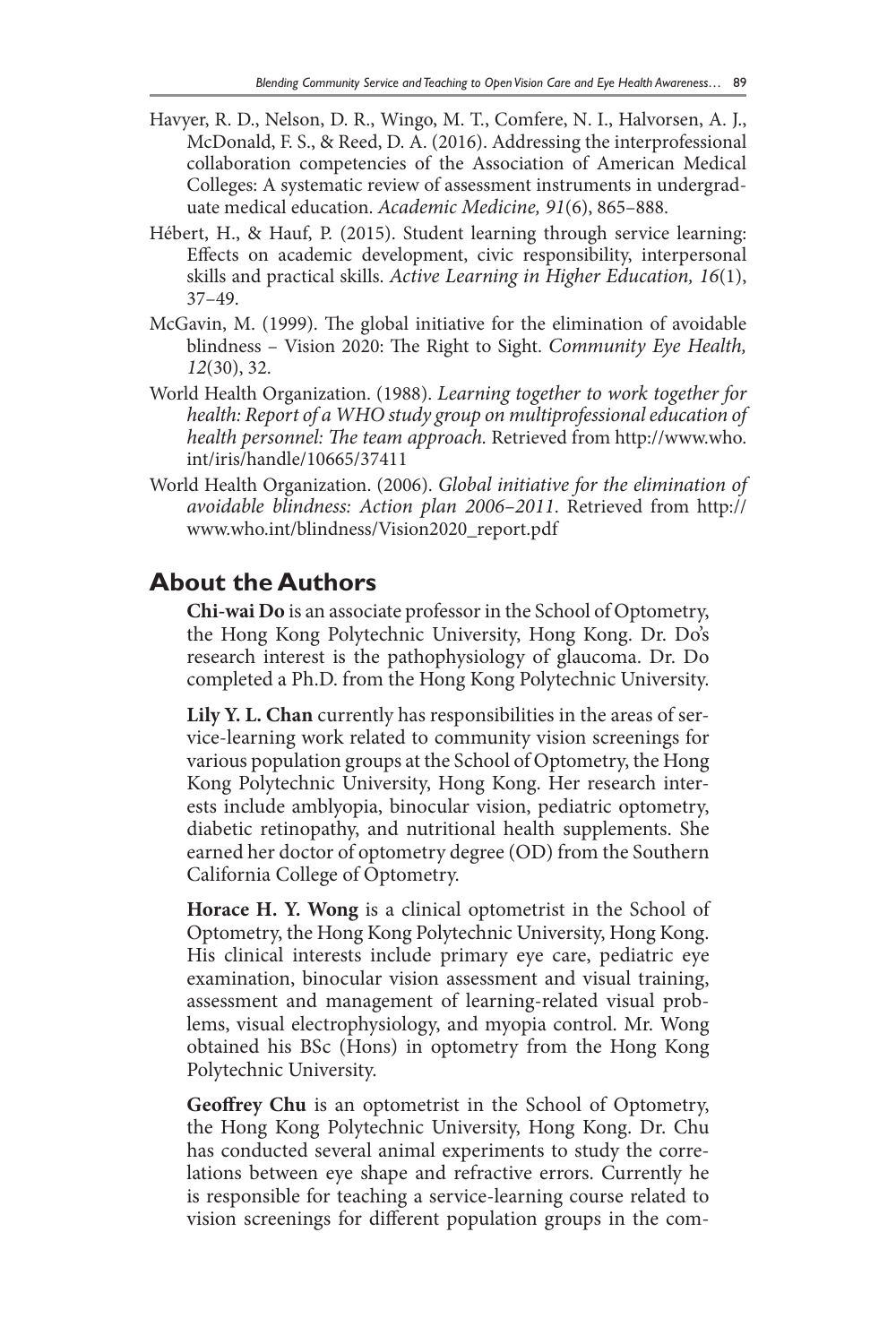munity. He received his Ph.D. in optometry from the Hong Kong Polytechnic University.

**Wing Yan Yu** is an optometrist in the School of Optometry, the Hong Kong Polytechnic University, Hong Kong. Her research interests include stem cells and regeneration of the eye, glaucoma, and the mechanism of the damaging effect of blue light on the retina. She received her Ph.D. from the Department of Ophthalmology in the University of Hong Kong.

**Peter C. K. Pang** is the clinician-in-charge of the Optometry Clinic in the School of Optometry, the Hong Kong Polytechnic University, Hong Kong, where he looks after the daily operation and development of the Optometry Clinics. His clinical interests are eye movement in children and amblyopia treatment. Mr. Pang graduated with a professional diploma in optometry from the Hong Kong Polytechnic University before obtaining a Master of Philosophy degree.

**Allen MY Cheong** is an associate professor in the School of Optometry, the Hong Kong Polytechnic University, Hong Kong. Dr. Cheong's research interests are focused on the psychophysical, behavioral, and clinical aspects of aging and low vision research with specialization in reading and mobility. Upon receiving her Ph.D., she conducted postdoctoral work at the Wilmer Eye Institute, Johns Hopkins University.

**Patrick Wai-ki Ting** is a clinical associate in the School of Optometry, the Hong Kong Polytechnic University, Hong Kong. He is extensively involved in clinical and didactic teaching in the undergraduate program. Dr. Ting's clinical interests include primary care optometry, binocular vision, and pediatric optometry. He obtained a Ph.D. in optometry from Queensland University of Technology.

**Thomas Chuen Lam** is an assistant professor in the School of Optometry, the Hong Kong Polytechnic University, Hong Kong. He is a registered optometrist in both Hong Kong and Singapore, with more than 10 years' experience in clinical supervision in various optometry clinics locally and overseas. After receiving a BSc in optometry from the Hong Kong Polytechnic University, he was awarded a Ph.D. scholarship to pursue his study of proteomics.

**Chea-su Kee** teaches clinical optometry and ophthalmic dispensing in the School of Optometry, the Hong Kong Polytechnic University, Hong Kong. Dr. Kee's research interests include the factors affecting normal and abnormal refractive error development and mechanisms underlying refractive development using animal models. He obtained his Ph.D. degree from University of Houston.